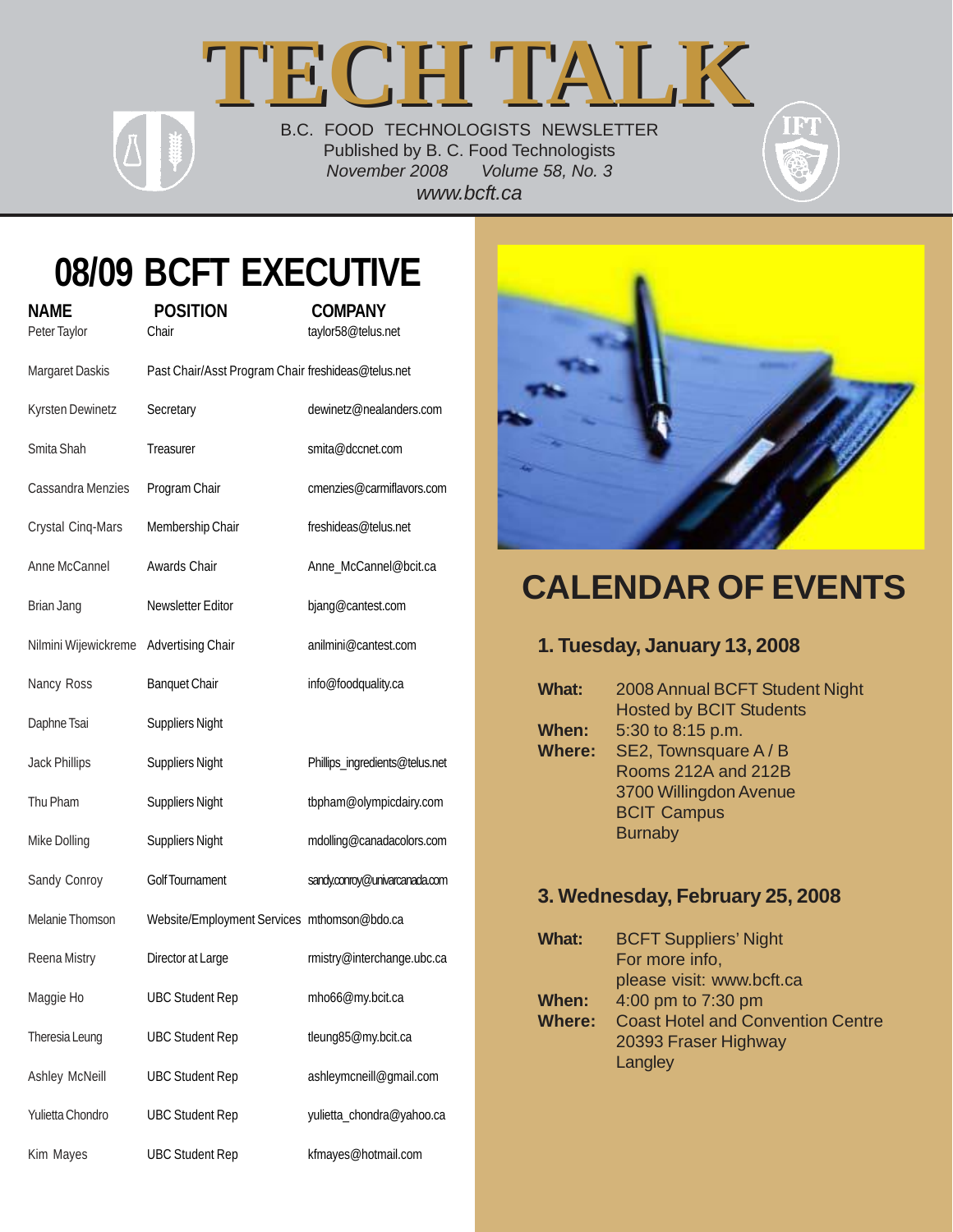## **2009 Annual BCFT Student Night**

*"Value of Gold Standard Recipes and Their Role in Product Development"*

Want to find out more about what goes on in the kitchen and elsewhere to convert a recipe into something that can be used commercially? BCIT will be hosting the 2009 Annual BCFT Student Night *Value of Gold Standard Recipes and Their Role in Product Development* on January 13<sup>th</sup> at the Townsquare A/B, BCIT. Come and enjoy an interesting talk by an IFT Distinguished Speaker.

A Challenge Cup will start out the night testing your knowledge of food science, and allowing you to compete with and against other teams composed of students and industry members. The winning team will receive a prize. After the Challenge Cup a light dinner will be served and there will be networking opportunities.

The highlight of the evening will be our IFT Distinguished Speaker, Charlie Baggs from Chicago. He will be speaking about how Gold Standard Recipes can be converted to commercial formulas. Charlie will be discussing the following topics: using functional ingredients, importance of the prototype and prototype handling, bench work set up, freeze thaw to re-thermalization, the approval process, project management including communication and delegating, digital library, conversion to formula, preparing and showing samples, support documentation requirements, following production processes, documentation of processing instructions, identifying key processes that need developing, and quality control documentation during pilot testing.

Charlie Baggs is the President and founder of Charlie Baggs, Inc. and has been part of the food industry for over 20 years. Having graduated with honors at the world famous Culinary Institute of America and holding a bachelor's degree from Purdue University's School of Hotel, Tourism and Management, Chef Baggs now shares his widely acknowledged expertise and creativity with clients worldwide. Before starting Charlie Baggs, Inc., Chef Baggs was a chef at the internationally renowned Ambria and Spiaggia Restaurants in Chicago. Other outstanding work experience include being the Executive Chef of Culinary Development with Creative Food Solutions and being the creator and producer of various training documentaries for the Continuing Education Department of the Culinary Institute of America. Additionally, Chef Charlie has authored culinary articles in various industry publications.

BCFT thanks IFT for their sponsorship of this event through the IFT Distinguished Lectureship Program.

## **MORE ABOUT BCFT STUDENT NIGHT**

| When:         | Tuesday, January 13th 2009 |
|---------------|----------------------------|
|               | $5:30 - 8:15$ pm           |
| <b>Where:</b> | SE2, Townsquare A/B        |
|               | (Rooms 212A & 212B)        |
|               | 3700 Willingdon Avenue     |
|               | <b>BCIT Burnaby Campus</b> |
|               |                            |

#### **Highlights of the Event:**

|           | 5:30 pm - 6:00 pm Check-in/Registration   |
|-----------|-------------------------------------------|
| $6:00$ pm | <b>Challenge Cup</b>                      |
| 6:30 pm   | Refreshments, Light meal, Networking      |
| 7:00 pm   | Speaker-Chef Charlie Baggs, President     |
|           | and Founder of Charlie Baggs, Inc.        |
|           | "Value of Gold Standard Recipes and Their |
|           | Role in Product Development"              |
| 8:00 pm   | Door Prizes                               |
|           |                                           |

#### **Cost:**

| Student Members:            | <b>FREE</b> |
|-----------------------------|-------------|
| <b>Student Non-Members:</b> | \$5         |
| Members:                    | \$20        |
| Non-Members:                | \$40        |

**PRE-REGISTRATION IS REQUIRED** or the cost will be \$40 at the door regardless of membership status.

#### **PARKING**

Parking is conveniently located in staff lots 5, 7 or 8; these lots are available to the public after 4:30 pm at a cost of \$3.50 for the evening. These parking lots are not accessible from Willingdon. Access from either Canada Way or Wayburne. Please see map at http://www.bcit.ca/ files/about/pdf/bcitmap.pdf.

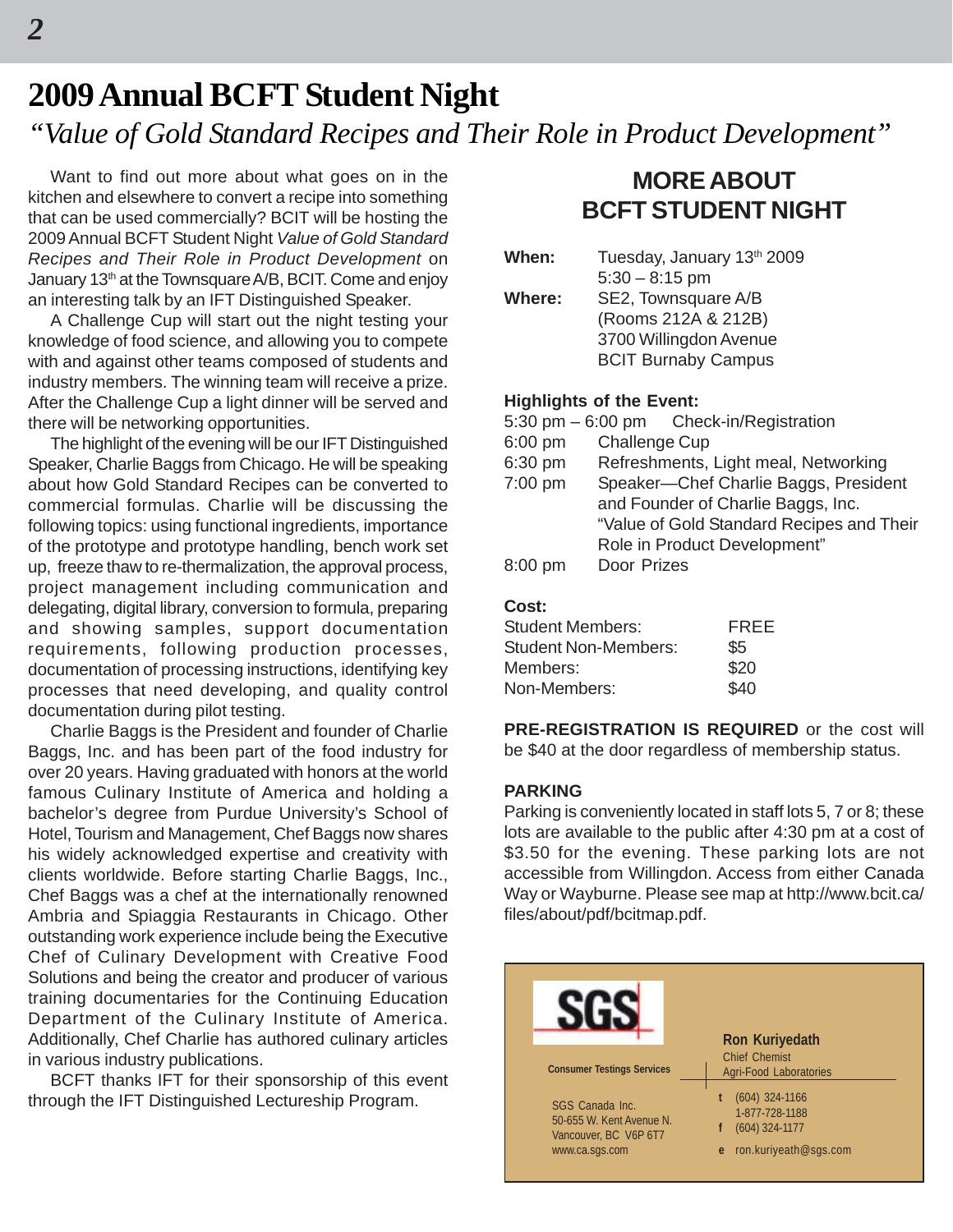# *Student Experiences with Food Technology— Volunteering at the IFT Annual Meeting*

#### **By Jane Zhao**

During my past year at UBC, I was a member of BCFT for the second year in a row. As a student member, I contributed to events such as Student Night and Career Fair and opened my eyes to other continental excursions such as the 2008 Institute of Food Technologist (IFT) Annual Meeting and Food Exposition in New Orleans. I was encouraged to participate as a student volunteer, which included perks such as free hotel accommodation and admission to the Expo. To be eligible, I had to be a student member of IFT. As well, a completed form of the Session Monitor Program Application signed by a major professor had to be submitted in April. The Food Expo, held in New Orleans at the end of June, was the one-stop ticket for buyers and sellers in the food industry to learn

## *"the New Orleans Memorial Center was entirely filled with over 1,900 exhibitors ... it was the biggest exhibition I had ever seen!"*

about the latest discoveries, newest products, and most lavished food technologies from around the world (read more at www.ift.org). Upon arrival, I had no idea about the extent of an IFT major conference. Posters hung on the sides of all street lamps like banners, the New Orleans Memorial Center was entirely filled with over 1,900 exhibitors, more than 20 high-class hotels were occupied by participants, and private coach services ran by the hour - it was the biggest exhibition I had ever seen!

As a volunteer, I cooperated in a training session on the first day. I was one of the few assigned to work on the Expo floor at the demo pavilion with the Research Chefs Association. The RCA, established in 1996, is a group of food professionals who mix culinary art with food science. This year the theme was The Sustainable Plate: From Farm to Table and three teams from the Pacific, Central and Atlantic regions of USA competed during the three full days of the Expo (read more at http:// www.culinology.com/node/402). My job consisted of passing samples such as seafood pot pie, Louisiana bouillabaisse and vegetarian calas to the 100 plus audience. The rest of the students engaged as session monitors by overseeing various educational seminars and



*Jane Zhao at the 2008 Institute of Food Technologist (IFT) Annual Meeting and Food Exposition*

keeping a record of attendees. To put into perspective, there were more than 200 sessions and over 10 000 attendees from around 80 countries. Every volunteer had a different schedule. For me, most of my afternoons and evenings were free to browse the Expo and discover exciting trends such as new probiotic strains that were heat resistant, desserts that contained essential fatty acids, or polysaccharides that helped decrease crystallization. Practically every booth had something to sample, thus my lunch involved devouring steak served with enhanced thickened cream sauce, and dumplings dipped in sodium reduced soy sauce or lactose-free ice cream made from a complex starch to name a few. There were also keynote sessions, symposiums, poster presentations, professional and student seminars, company receptions, mixers, student socials, and fundraisers for rebuilding homes. Due to time restrictions, I was not able to attend every event, but I heard some of the latest food science and marketing inventions, networked with professionals, enjoyed socializing with other students, experienced New Orleans culture, and tasted some of the best Louisiana seafood. Overall, being a small part of this large venture was the most exciting volunteer trip I whipped up and I encourage every student to sample it.

For more information on becoming a volunteer for the IFT Annual Meeting, keep checking for updates by the IFT Student Association at http://www.iftsa.org/am/#funding.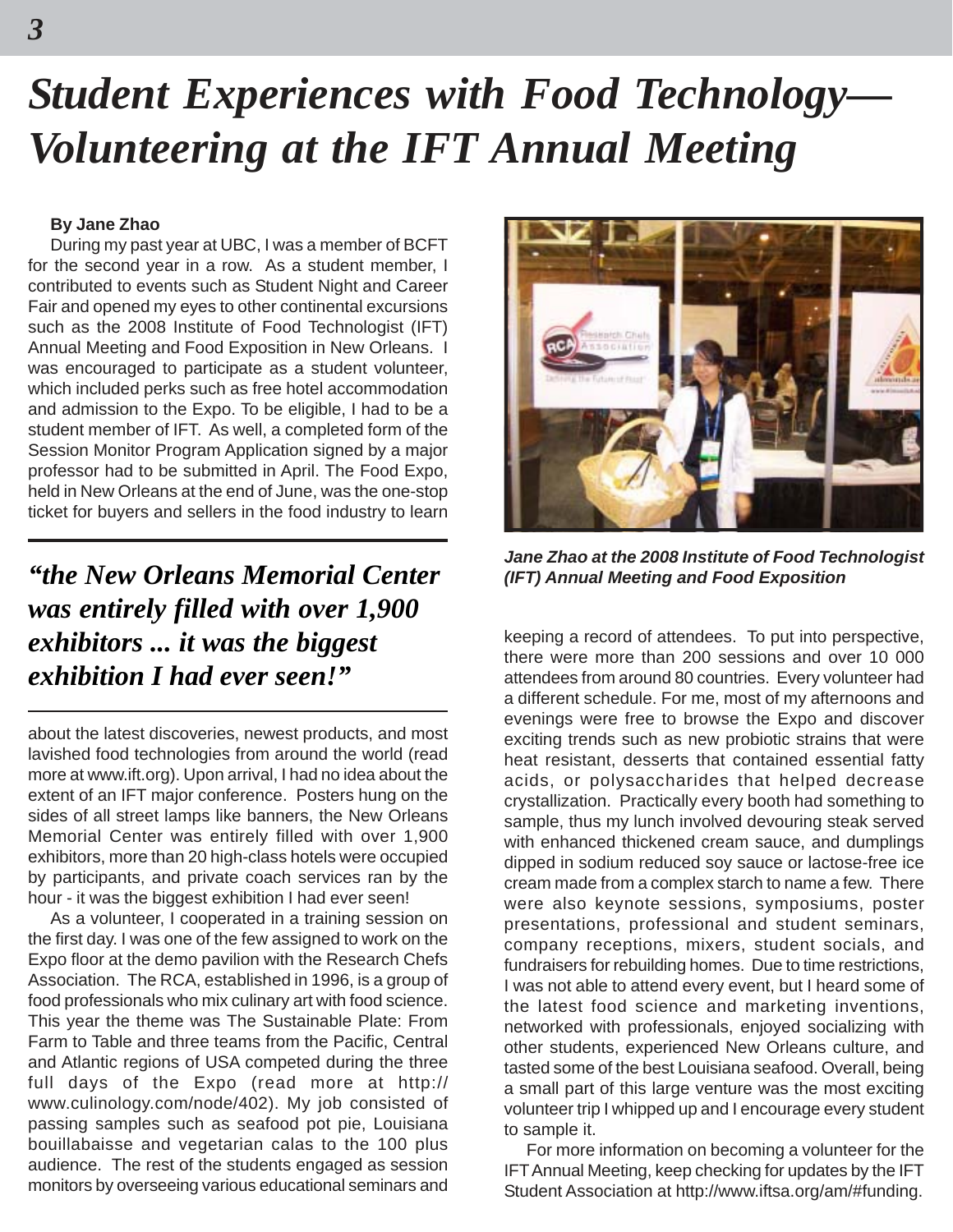## *15th Annual BCFT Supplier's Night and Seminars*

Please join us on February 25, 2009 in four seminars which will follow by the Supplier's Night Show.

Presentation 1 will be presented by **3M Microbiology Products**, a division of 3M Canada Company. Raquel Lenati, M.Sc. Professional Services Advisor for 3M Microbiology in Canada will be speaking on Environmental Monitoring and Sanitation Verification via ATP and Microbiology Tests.

Maintaining an environmental monitoring program is critical in the food industry today. Programs that monitor and manage areas of microbiological risk in the plant environment can serve as "early warning systems" to identify and eliminate sources of potential contamination. Overall objectives for environmental monitoring programs may include:

• To find possible indicator or spoilage organisms and/ or pathogens

• To determine the effectiveness of cleaning and sanitizing procedures

- To determine cleaning frequency
- To reinforce employee training programs

Monitoring your plant environment with microbial tests as well as ATP will provide information of cleaning and sanitation effectiveness.

Investing on data trending will allow you to assess whether hygiene standards are being maintained. Data trending also provides concise reports for management meetings, customers or auditors.

In this seminar environmental monitoring methods will be presented together with examples and advantages for different scenarios.

Presentation 2 will be offered by **Denomega Nutritional Oils**. Please join Ron Wheelright, Senior Account Manager at Denomega in a discussion of Overcoming the Challenges of Formulating Foods and Beverages with EPA and DHA Omega-3.

Denomega Nutritional Oils is the leading manufacturer of all natural taste-and- odor-free omega-3 ingredients. They have been involved with the refining and processing of marine oils for nearly 100 years. Their omega-3 is



sourced from a sustainable supply and is Kosher and Halal certified. They are a solutions-oriented company with a variety of omega-3 options. Their experienced technical team can assist manufacturers in incorporating omega-3 into a wide variety of food and beverage products without an impact on taste or odor.

Omega-3 can be a challenging ingredient to work with. But with the right information, many of these challenges can be overcome. Whether you are looking at introducing your first omega-3 product or have had a bad experience in the past, this presentation will give you new "food for thought."

**Presentation 3** will be presented by **Kerry Ingredients and Flavours**. Please join Guylaine Trachy, Technical Director at Kerry for the answer to your questions – What is a functional ingredient in food and why are we using it?

What is a functional ingredient in food and why are we using it? This is the general question that we will answer during this presentation. First we will review the history of functional ingredients and their relationship with trends over the years. We will look at the most important functional ingredients in various food categories including beverages, bars, bakery, confectionary, and dairy. We will discuss proteins, gums, enzymes, emulsifiers, antioxidants, fibers, vitamins and other nutraceutical ingredients. We will also discuss flavor as a functional ingredient that can be used as a masking agent or to replace salt, cocoa, sugar, fat and more.

**Presentation 4** will be offered by **Ecolab, The Food & Beverage Division**. The Food & Beverage Division of Ecolab is the leading provider of critical environment sanitation products and systems for the dairy, food and beverage processing, dairy agricultural and pharmaceutic markets. By meeting high standards of sanitation and service, Ecolab has gained an increasing amount of business from major corporate and regional customers throughout the world.

Ecolab provides a comprehensive program that combines Integrated Intervention Systems with thorough Operational Productivity Services, customized for each processing facility's unique operating conditions.

Please join Terry Lum for a discussion about the Effective Use of Chemical in Sanitation of Niche Areas. Terry will review the importance of cleaning a production plant, and answer questions of what, where, and when we should be cleaning. In addition, he will provide information on how to clean and who is responsible for the cleanliness of the plant. Lastly, he will review monitoring steps to ensure the effectiveness of the sanitation program.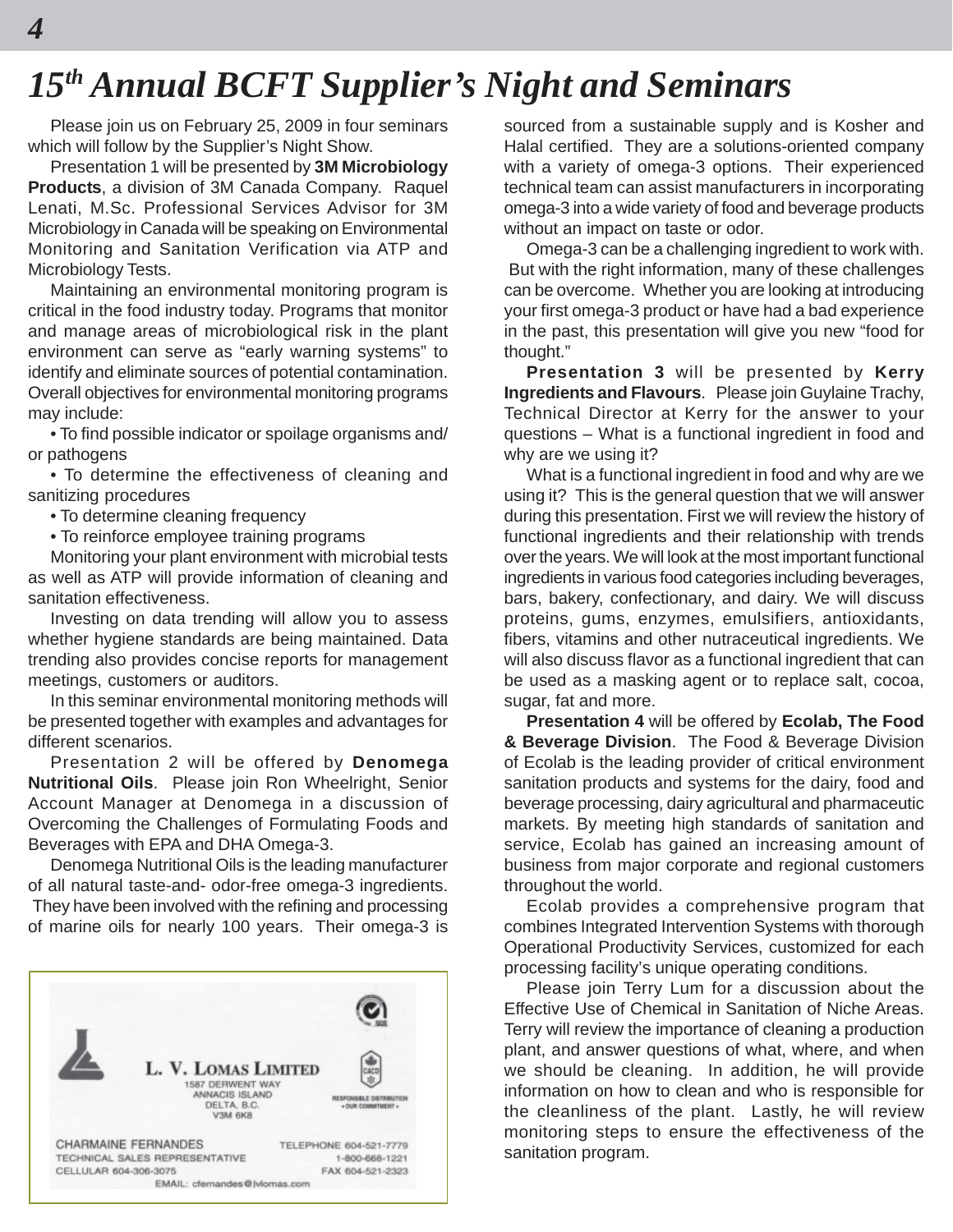# **SUPPLIER'S NIGHT FREE SEMINARS**

| When:  | February 25, 2009              |
|--------|--------------------------------|
| Time:  | Two Seminars hold concurrently |
|        | from 1:30 to 2:30pm            |
|        | Two Seminars hold concurrently |
|        | from 2:30 to 3:30pm            |
| Where: | <b>Coastal Hotel &amp;</b>     |
|        | <b>Convention Centre,</b>      |
|        | 20393 Fraser Highway, Langley  |
|        | 604-530-1500                   |
| Rooms: | TBA                            |
|        |                                |

*Presented by:*

| 1. 3M Canada Company |                                      |
|----------------------|--------------------------------------|
| Topic:               | <b>Environmental Monitoring</b>      |
|                      | and Sanitation Verification          |
|                      | (ATP and microbiology tests)         |
| Speaker:             | Raquel Lenati, M. Sc.,               |
|                      | <b>Professional Services Advisor</b> |

- 2. Denomega Nutritional Oils
- Topic: Overcoming the Challenges of Formulating Foods and Beverages with EPA+DHA Omega-3 Speaker: Ron Wheelwright, Senior Account Mgr.

3. Kerry Ingredients and Flavours

- Topic: What is a functional ingredient in food and why are we using it? Speaker: Guylaine Trachy, Technical Director
- 4. ECOLAB, The Food & Beverage Division Topic: Effective Use of Chemical in Santiation of Niche Areas Speaker: Terry Lum, Account Manager
- Registration: thu.pham@olympicdairy.com Deadline: TBA Fee: Complimentary of Supplier's Night Show Registration

*Seats are limited. Please register early to attend.*

## WANTED: Directed Studies Projects for BCIT Students!

The BCIT Food Technology Program is again accepting project proposals from companies willing to sponsor students taking the Directed Studies course in Food Technology. Past projects have included: HACCP and prerequisite program development, food product development, shelf life studies, nutritional analysis, evaluation of sanitation practices, etc.

The students have four hours per week (Wednesdays) from Jan. to April to devote to the project. The student must complete a literature review on the project area, develop methodology with assistance of the sponsor, and then carry out the specific research. Work may be done at BCIT and/or company premises. During the project, the student has access to BCIT Food Technology pilot plant and analytical equipment. Presentation of oral and written reports will take place in mid-May. The sponsor is asked to be available to advise the student throughout the project, attend the oral presentation, complete a brief evaluation of the student, and cover costs of consumables. For information, please contact Anne McCannel at (604) 432-8269 or Anne\_McCannel@bcit.ca. Projects must be submitted by Dec. 19 to be considered. Project acceptance depends on suitability and interest by the students.

## *Employers & Job Searchers*

 BCFT sponsors 'no-charge' job postings and resume postings on our website. Please ensure the posting is in pdf or word document form. Optionally, we can provide a form for the job posting.

Check out the current positions available at this link. http://bcft.ca/Positions\_available.htm

For more information or to post a job, contact Melanie Thomson at webmaster@bcft.ca

**Sandy Conroy** Sales Representative Food and Pharmaceuticals

**Univar Canada Ltd.** 9800 Van Horne Way Richmond, BC V6X 1W5

UF Tel 604 273 1441 Cell 604 813 9996 Fax 604 231 5294 TF 1 800 663 9628 (BC Only) sandy.conroy@univarcanada.com www.univarcanada.com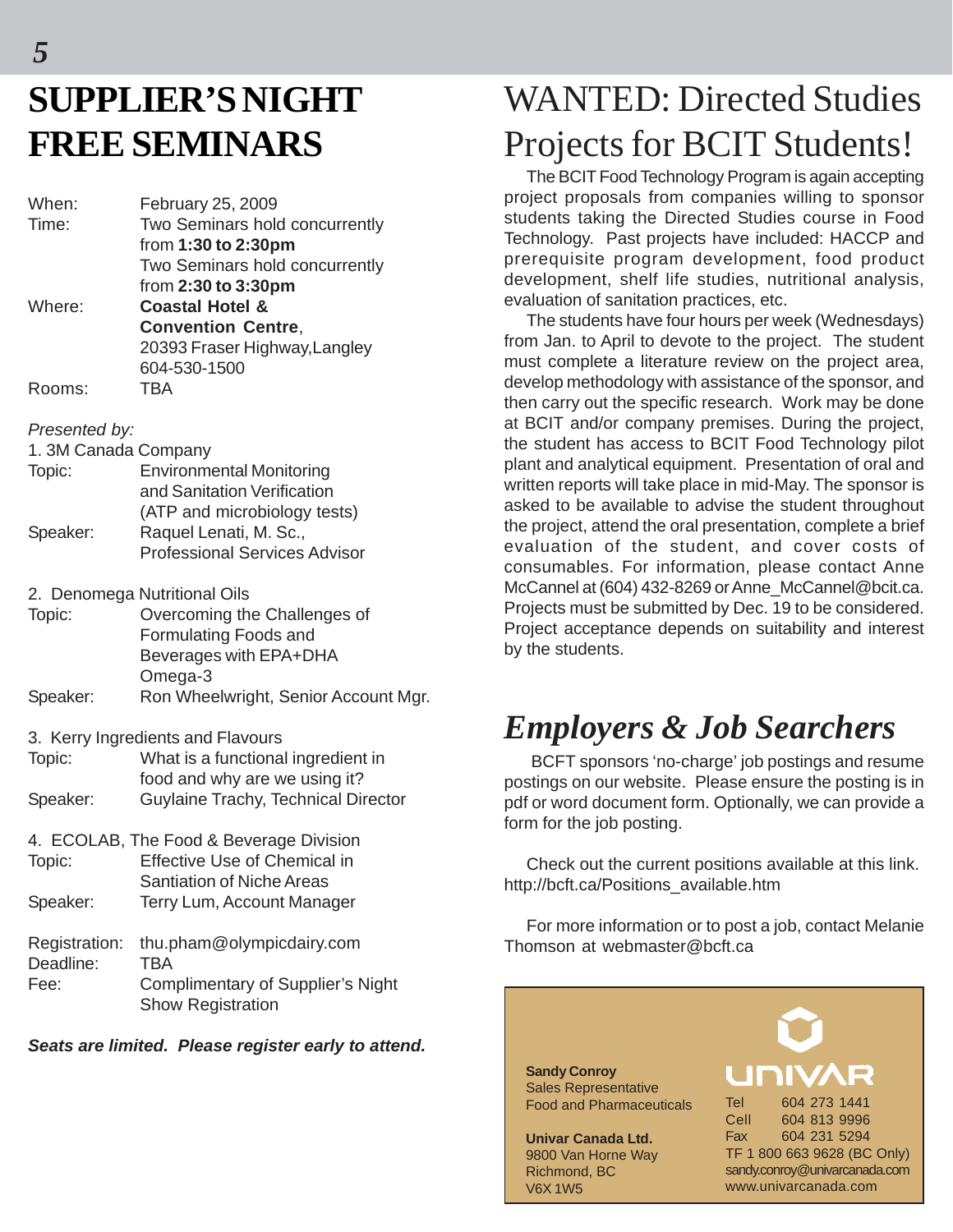# **SWI**

Sunflower oil offers a zero trans fat option that brings optimal results in food processing and the foodservice industry

#### **By Chris Gould**

While most food companies have already reduced or eliminated trans fat from their products, many who rushed to meet the deadline are now reformulating and analyzing their products based on rising commodity costs and consumer feedback. In addition, many foodservice operators are also keen to obtain trans fat free alternatives, in order to meet the 2009 deadline that will set new limits to the amount of trans fat in their menu items.

Sunflower oil is trans fat free oil that is included in Health Canada's Food Guide. The recently updated version of this guide acknowledges the role of "healthy" fats in the diet and encourages Canadians to consume these fats each day. The guide recommends including 30 to 45 mL (2 to 3 Tbsp) of unsaturated fats or oils, and limiting the amount of saturated and trans fat in the diet.

In Canada, two types of sunflower oil are available - a high-oleic oil and a more commonly used mid-oleic oil, known as NuSun. Both are low in saturated fat and high in Omega-9 fatty acids. Both have only a trace of linolenic fatty acid (Omega 3), which is often associated with an improved flavour profile and both are high in Vitamin E.

#### **Various product applications**

Sunflower oil is an excellent choice for the creation and reformulation of snack food and frozen food products, salad dressings and marinades, as well as bakery reformulations and spray coatings. It has superior shelf-life and is flavour-neutral, allowing the true flavour of food to come through.

#### **Excellent stability under intense heat**

Many food processors and chefs are also switching to sunflower oil, since it is an ideal choice for deep-frying. Sunflower oil has a high smoke point (450F) and oil costs may be lower, since sunflower oil often lasts longer in a fryer.

Under controlled frying conditions<sup>1</sup>, ADM conducted Free Fatty Acid (FFA) tests that measured how much the oil in a fryer deteriorates over a certain period of time. The lower the percentage of FFA the better. Higher FFA levels are associated with fryer smoking. In reviewing the results, mid-oleic sunflower oil had a lower percentage of FFAs when compared to corn oil and similar levels of FFAs when compared to lowlinolenic and high-oleic canola oil.

#### **Taste the difference**

Although all processed fresh oils are fairly bland, oils from different oilseed sources tend to create unique flavour contributions as frying time progresses. The degradation of linolenic acid, found in most oils, can be a source of "off-flavour" in foods. Since sunflower oil has only trace amounts of linolenic acid, it would be a excellent choice for restaurant operators who deep fry regularly and for food processors who have food products where an extended shelflife is required.

Tests were conducted at the USDA Agricultural Research Service National Centre for Ag Utilization Research, in Peoria, IL, comparing the taste of potato chips cooked in mid-oleic sunflower oil with those cooked in other oils. After four days of storage, the chips cooked in sunflower oil had a delicious, light taste that was significantly better than the taste of the chips cooked in other oils<sup>2</sup>.

#### **Cholesterol lowering effect**

Researchers at Penn State University found that when study participants substituted 30 mL (2 tbsp) of NuSun sunflower oil for the same amount of saturated fat each day, the sunflower oil had a significantly better effect at lowering cholesterol than when the same amount of olive oil was used as a substitute<sup>3</sup>.

#### The optimal choice

Consumers are keen to purchase products made with sunflower oil, since a recent study found that almost half of all Canadians indicated that they would purchase a product that was labeled "Made with Sunflower Oil"4.

Chris Gould is with the National Sunflower Association. For more information see www.sunflowernsa.com

NuSun® is a product of the USA. NuSun® is a registered trademark of the National Sunflower Association.

<sup>1.</sup> ADM Controlled frying conditions - Frying temperature was 175 degrees C (+/-3degrees C). The oil was heated continuously for 24 hours in 6.8 kg fryers. 4.6 kg of water-blanched potato cubes were fried daily for 8 days and oil samples were taken

<sup>2.</sup> Research conducted at USDA/ARS National Center for AG Utilization Research, Peoria. IL.

<sup>3.</sup> Binkoski, A., Kris-Etherton, P., Wislon, TA, Mountain, ML, Nicolosi RJ, Journal of the American Dietetic Association, July 2005, Vol.105, No.7.

<sup>4.</sup> Survey conducted by Market Solutions LLC in April 2005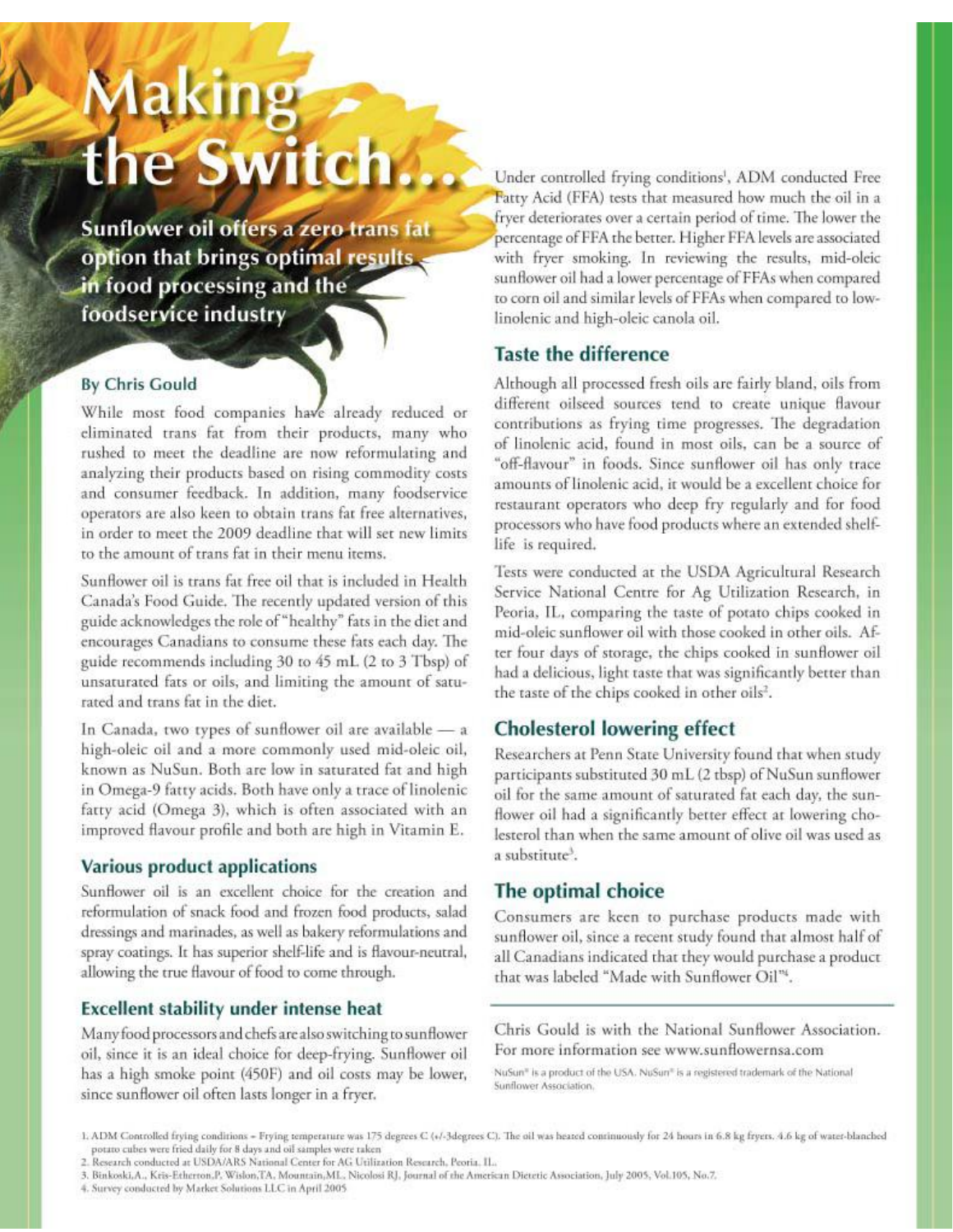# *BCFT Website*

*7*

Please check out the BCFT website at www.bcft.ca for:

·Up to date information about upcoming BCFT events, ·Job Postings, for those companies needing a hard working food technologist,

·Job Seekers, for those hard working food technologist needing a company,

*·Book your table at Supplier's Night using our online registration.*

If you have any feedback or events that you would like posted, please email Melanie Thomson at webmaster@bcft.ca.



| <b>AGRISOURCE</b>                                                                   |
|-------------------------------------------------------------------------------------|
|                                                                                     |
| <b>FRUIT INGREDIENTS</b>                                                            |
| Aromas                                                                              |
| Concentrates                                                                        |
| Crushed                                                                             |
| Diced                                                                               |
| Dried                                                                               |
| Flakes                                                                              |
| Fresh                                                                               |
| Frozen                                                                              |
| <b>Pastes</b>                                                                       |
| Peels                                                                               |
| Powders                                                                             |
| Purees                                                                              |
| Tel: (604) 273-4641<br>Fax: (604) 273-7710                                          |
| Agrisource Food Products Inc.<br>16291 River Road, Richmond, B.C.<br>Canada V6V 1L7 |

## *Nominate a BCFT member for an IFT Award!*

IFT has a large number of awards established to honour and recognize individuals involved industry, government and academia. Eligibility depends on the specific award type. Brief descriptions of the awards and nomination forms can be found at http://members.ift.org/ IFT/Awards/. Please note that the deadline for nominations for all IFT achievement awards is *December 1st, 2008*.

Check out the available awards, and get those nominations in. As Awards Chair, Anne McCannel (anne mccannel@bcit.ca) can assist with the nominations. Let's recognize our many deserving members through these awards.





**Nancy Metcalfe** Sr. Account Representative Microbiology Products

#### **3M Canada Company**

804 Carleton Court, Annacis Island Delta, BC V3M 3M1 604 463 8374 Tel. Home Office 800 265 1840 Toll Free 7423 778 772 3716 Cell 800 665 4759 Fax Orders nametcalfe@mmm.com

## **BRITISH CANADIAN IMPORTERS**



7588 Winston Street Burnaby, British Columbia Canada V5A 4X5

#### **Gordon Groundwater**

**Tel: 604-681-3554 Fax: 604-681-0567 email: ggroundwater@bcimporters.net**